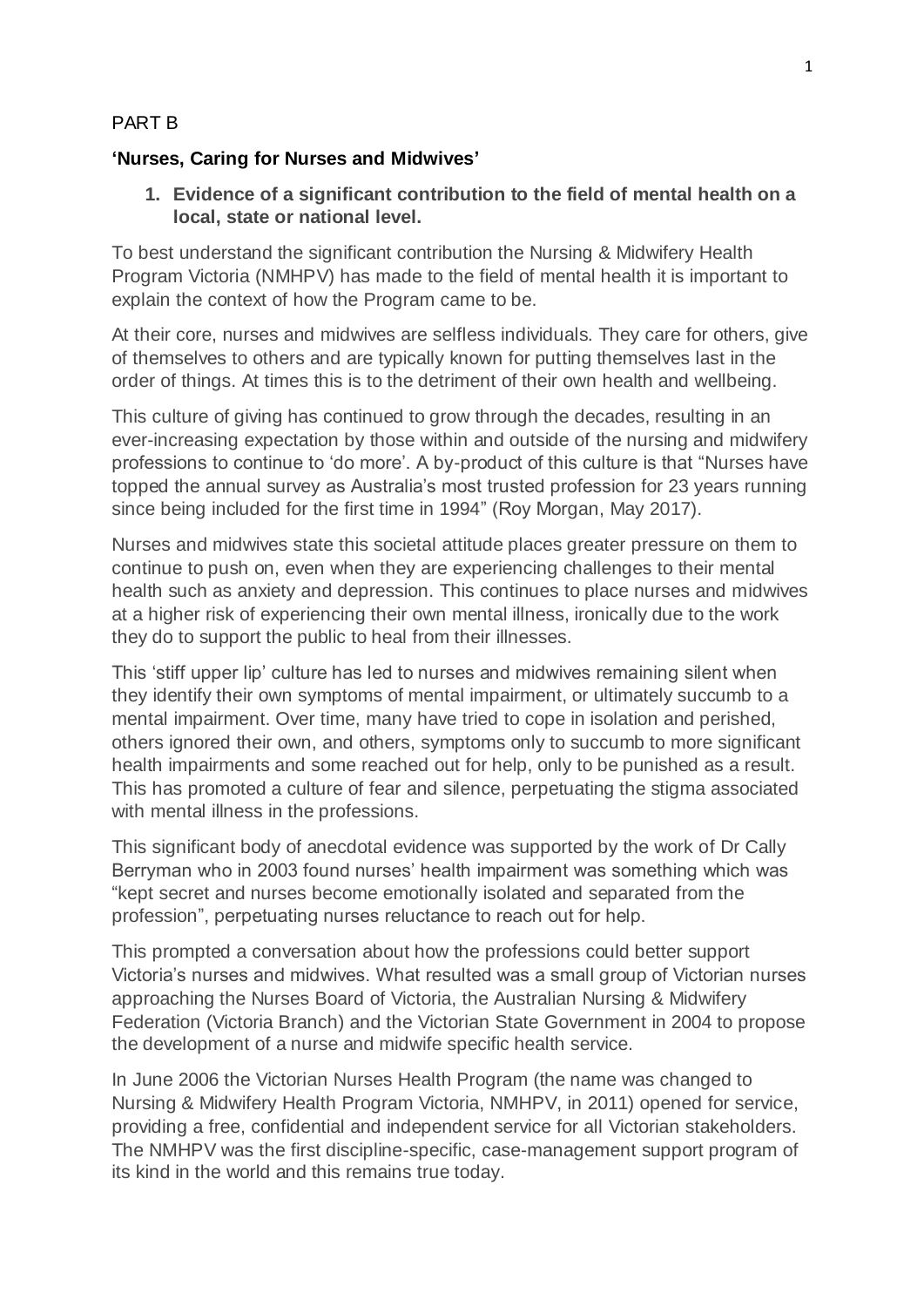As a result, since June 2006, the NMHPV has provided direct, individually tailored support to approximately 2,100 Victorian nurses, midwives and students of nursing and midwifery. It has assisted approximately 260 employers, who are directly linked to those 2,100 clients, to support their nurses and midwives to remain in the workplace or with help to return to work. In addition, it has fielded several thousands of calls from the variety of stakeholders who have sought information, guidance and advice for a matter related to the health and wellbeing of Victorian nurses and midwives.

Further, and to complement the direct service provision, the NMHPV has made a significant contribution to the field of mental health in Victoria by continuously and consistently promoting the important message of prevention and early intervention in the area of mental health.

This work started through conversations with Victorian stakeholders in 2006 and has continued to provide a forum for the discussion to continue since. The dialogue, which is delivered in a variety of education forums to a variety of audiences, is designed to reduce the stigma associated with having a mental illness and to normalise the act of 'help-seeking' as an acceptable and beneficial way of regaining, and retaining, good mental health.

In this time the NMHPV has identified a shift in the acceptance for help-seeking over the years with a noticeable increase in the number of nurses and midwives who are willing to ask for help. Further, the work the NMHPV has done in this area over the past 12 years led to the introduction of the Nursing & Midwifery Board of Australia (NMBA) initiated 'Nurse & Midwife Support', the national telehealth support service for nurses and midwives which was launched by the NMBA in 2017.

## **2. Evidence of innovation and/or recognised best practise.**

The NMHPV is an excellent demonstration of an innovative response to an identified need. As such, as it is the first and only example anywhere in the world where a discipline-specific, case management model has been designed to provide tailored, individual support to its colleagues.

It is a peer support service where nurses and midwives engage a fellow nurse (counsellor), who has extensive clinical knowledge, experience and industry understanding, for support with their most sensitive health needs.

This may be for reasons related to their work such as; exposure to enduring vicarious trauma, occupational violence, unmanageable workplace demands or collegial conflict. It may also be used for personal reasons such as; grief and loss, familial conflict or relationship breakdowns.

The small team of NMHPV counsellors routinely visit regional areas of Victoria to see participants. This help reduces the barriers these participants experience, where they reside in areas with limited support services and at times live in towns where it would be impossible for them to engage support and maintain their anonymity.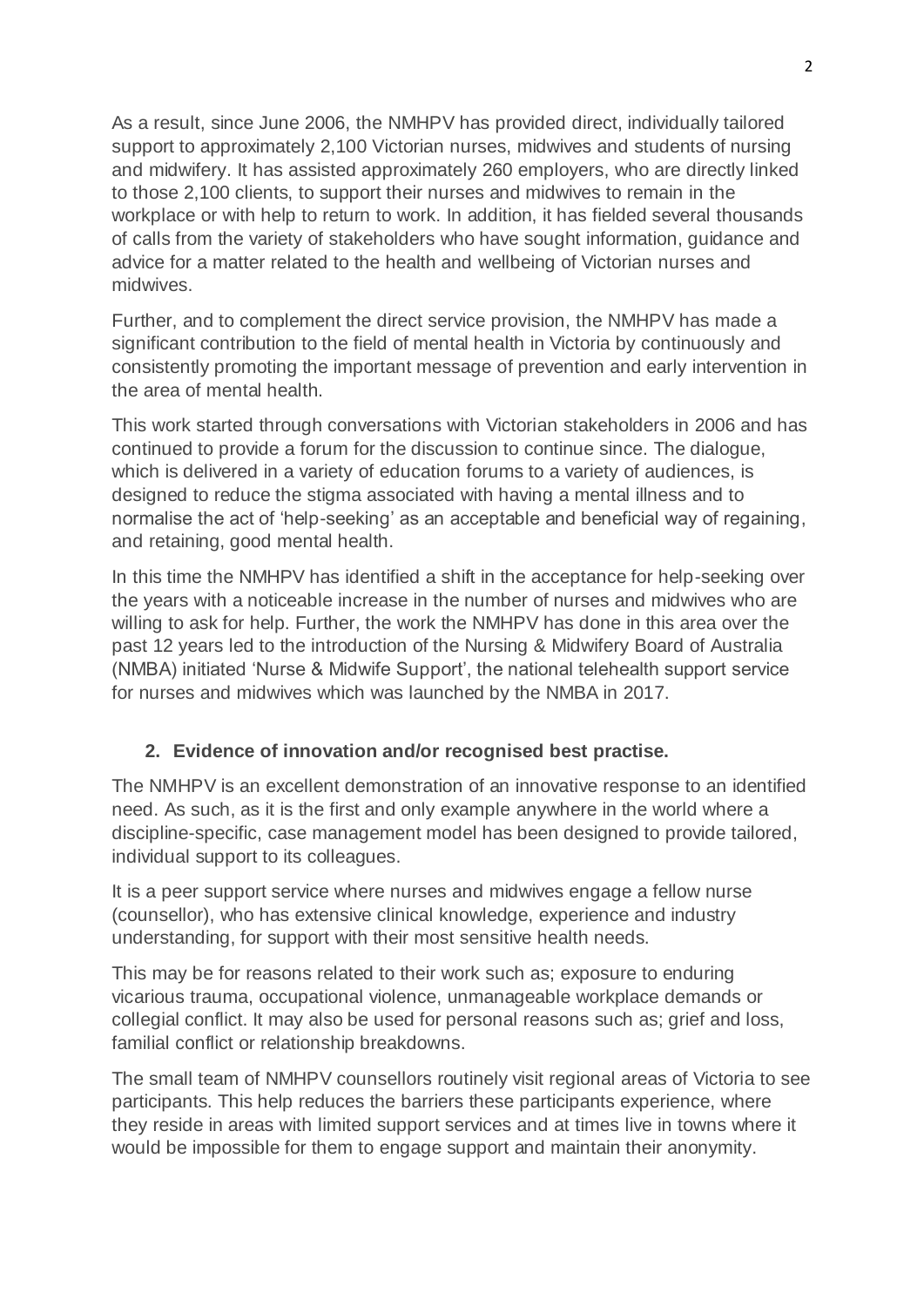The nurse or midwife (participant) is empowered and supported to develop their own individual support plan (ISP) and is exposed to a wide variety of support modalities within the 1:1 relationship with their nurse counsellor. Examples of these include: DBT, acceptance and commitment therapy, motivational interviewing, community support groups, 12 step programs and community based, holistic activity programs incorporating physical, psychological and spiritual wellbeing strategies.

The NMHPV also makes internal referrals to its Peer Support Group. This provides an extra layer of support where it connects nurses and midwives with colleagues (participants) who have similar health challenges and are at a variety of stages in their recovery. It is very effective in exposing participants to new ideas, strategies and to 'their own' who understand the issues they are experiencing and who have walked the same path before them.

The NMHPV also enjoys professional relationships with expert health providers in psychiatry, psychology, addiction medicine and medical services. These trusted professionals appreciate the stigma nurses and midwives experience with their mental health concerns and therefore apply the same sensitive approach to NMHPV participants.

The other innovation is how employers and AHPRA, the industry regulator, use the NMHPV as an expert support tool when they are assisting the nurse or midwife through a return to work process or where they have conditions on their registration.

A significant innovation was introduced by the NMHPV in 2013 with the launch of the 'NMHP Champion Program'.This is a peer engagement and training model which includes nurses, midwives and health service providers in training designed to raise awareness of the NMHPV and to promote the professions' health. It was developed as a direct response to nurses' and midwives' desire to positively influence their peer's health and wellbeing.

Since inception in October 2013 the Program has trained 487 nurses, midwives and health service representative from 58 health services across Victoria. The work our Champions do to promote help-seeking as a viable and safe option when confronted with mental health challenges further supports NMHPV's work to reduce the stigma associated with nurses and midwives engaging support when experiencing these concerns.

## **3. Evidence of participation of mental health consumers in the planning, implementation and evaluation.**

The NMHPV is a unique support service designed by nurses, led by nurses and delivered by nurses for Victoria's nurses, midwives and students of nursing and midwifery.

A key and consistent objective of the organisation is to respect the position the consumer holds, as the expert within the nursing and midwifery professions, and their proximity to understand the workplace risks they and their colleagues experience within the health sector.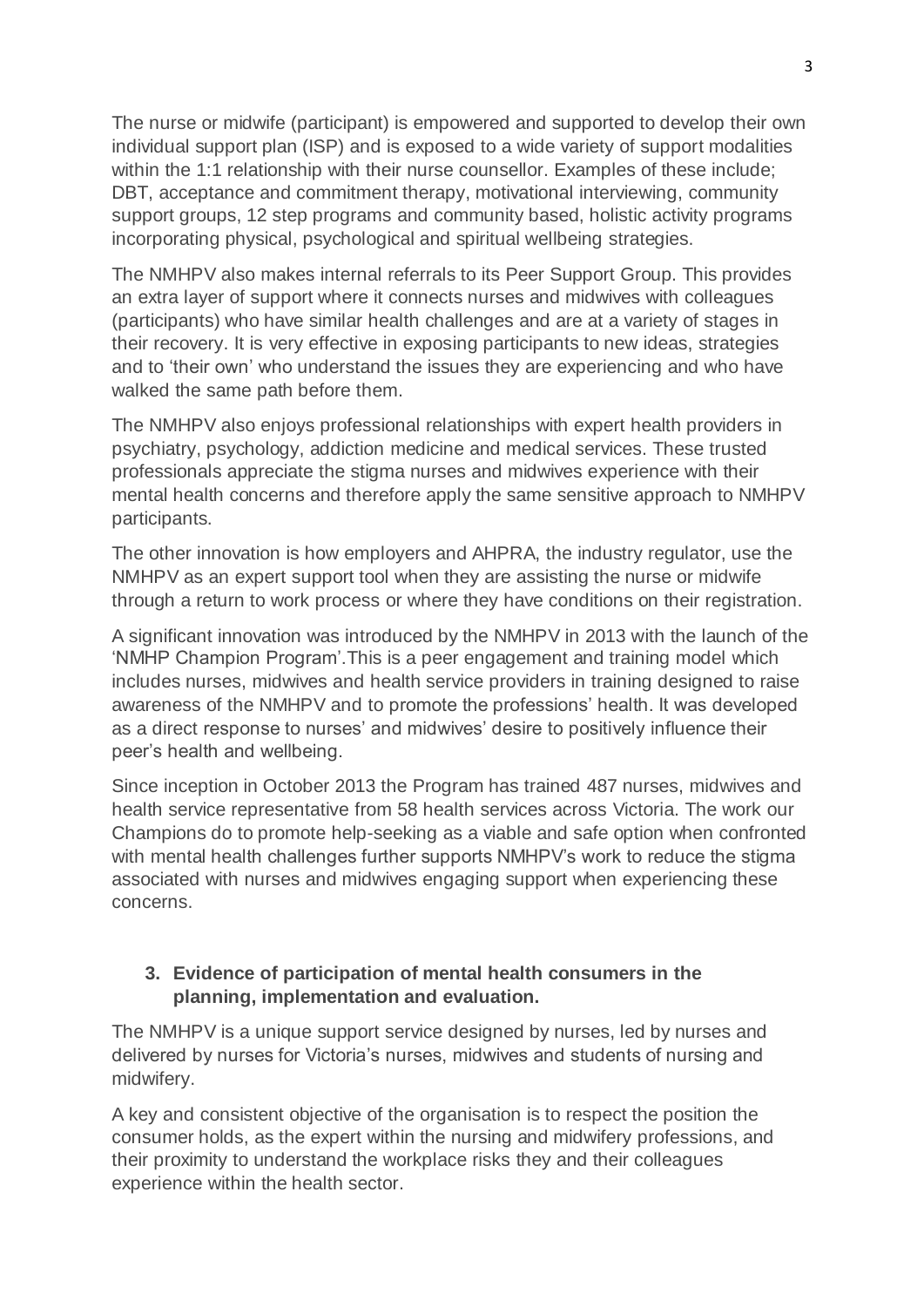The NMHPV demonstrates consumer participation in the following ways.

Planning: The NMHPV invites and includes past consumers to participate in its 3 year strategic review and planning process with Program directors and staff. The consumer is supported to inform the process and thereby influence the overall organisation direction and content of the Program's Strategic Plan.

The NMHPV also invites and includes past consumers to participate in its annual Program review and planning process with staff. The consumer is empowered to contribute to the development of the annual operations plan. This enables them to provide feedback on their experiences as a service user and guidance on any improvements required and the types of services the Program offers its participants.

Further, the NMHPV has incorporated consumer involvement into its QIP accreditation process. An EOI was distributed to past and present consumers seeking their involvement. As a result, three consumers formally entered the feedback process.

A final example of consumer participation is the annual consumer presentation made to the NMHPV Board of Directors. This gives a current participant the opportunity to address the Board, outline their experiences as a service user and take questions from the Board. The information this reveals assists the Board to better understand the experiences of the Program's service users.

Implementation: In 2017 the NMHPV approached past participants to invite EOI for the role of the organisation's Peer Support Group facilitator. Two EOI were received and a facilitator was recruited as the result of a recruitment process. The facilitator has been in the position for 5 months and is fully supported by the team.

As part of its NMHP Champion Training, the NMHPV called for EOI from existing NMHP Champions to take on a co-facilitator role in the delivery of its 2017 training. A single EOI was received by a nurse and an appointment was made. The nurse worked with NMHPV staff in the planning, delivery and evaluation of its 2017 training programs. As a result, the nurse has developed greater understanding of the initiative, has enhanced their skillset and the NMHPV has the benefit of the nurse's experiences and feedback.

The NMHPV, in 2013, created a 5-minute mini-documentary production in partnership with a former service user to demonstrate to viewers the process of engaging the NMHPV, the treatment and support process and benefits of the process. This product is shown regularly to audiences at health and information forums. Additionally, past participants have regularly co-facilitated conference presentations alongside NMHPV staff. The most recent occurred in September 2017 at the ANMF Vic Branch Nurse & Midwives Conference.

Evaluation: The NMHPV involves consumers in its evaluation process through the following mechanisms; annual focus group consultations designed to inform the Program of areas for modification and improvement in areas of direct service provision and marketing; formal electronic evaluation of service users (6 months post-separation) to understand their experience of the episode of care, and referrers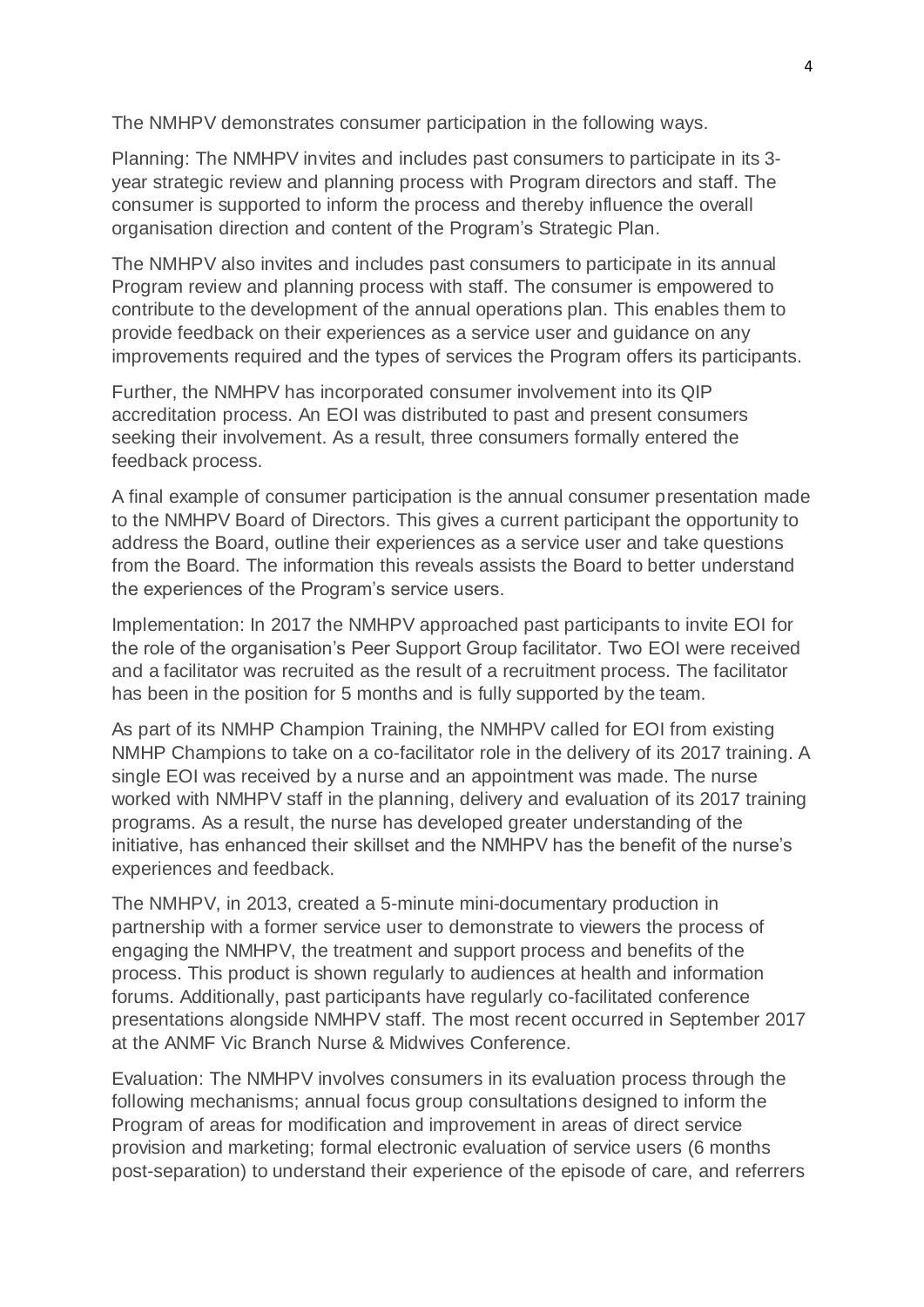to understand their experience in working in consultation with shared participants, via Survey Monkey; and a written feedback system located in the NMHPV office. The information provided is reviewed by staff and where applicable it is applied to the continuous quality improvement process, guided by the organisation's accreditation system.

## **4. Evidence of Partnerships and Linkages.**

The NMHPV relies upon healthy and respectful partnerships and collaborations to ensure all stakeholders within the nursing and midwifery professions enjoy the most successful experience.

The Program enjoys a strong partnership with the Department of Health & Human Services (DHHS) as the primary funder of the NMHPV. This is underpinned by a formal service agreement and includes quarterly formal meetings and informal catch ups to address issues either party identifies which could be benefited by the input of the other. The NMHPV has ongoing dialogue with DHHS regarding the positive contribution the partnership could make to the health and wellbeing of nurses and midwives across Victoria.

Similarly, the NMHPV works with the Victorian Chief Nursing & Midwifery Officer to remain engaged with Victoria's senior nursing leadership. This partnership supports the movement of information, relationship development and the delivery of practical information throughout the health services.

It also works closely with the Australian Nursing & Midwifery Federation (Victoria Branch) to assist its membership to understand the role the NMHPV plays in Victoria and how to access support if needed. More broadly the ANMF and NMHPV has partnered to work closely in sharing important health messages during dozens of conferences between 2006 and today.

The NMHPV joined Turning Point in a formal partnership agreement in 2016 to deliver the national nurse and midwife telehealth service 'Nurse & Midwife Support'. This arrangement shares human and practical resources and requires regular engagement between the services to ensure the service objectives are being met.

The Program also works closely with most of the Melbourne metropolitan health services, many regional and rural health providers and many of the private providers, which involves strong personal relationships with key industry leaders within each. This extends to several of the nursing and midwifery education providers, large and small.

The NMHPV has affiliations with the primary industry colleges, such as the Australian College of Mental Health Nurses (which is also a Constitutional member of the NMHPV), peak mental health, alcohol & other drug organisations and family violence peak bodies such as Domestic Violence Victoria.

Since inception the Program has worked closely with the ANMF Injured Nurses Support Group to provide its membership with information, guidance and support to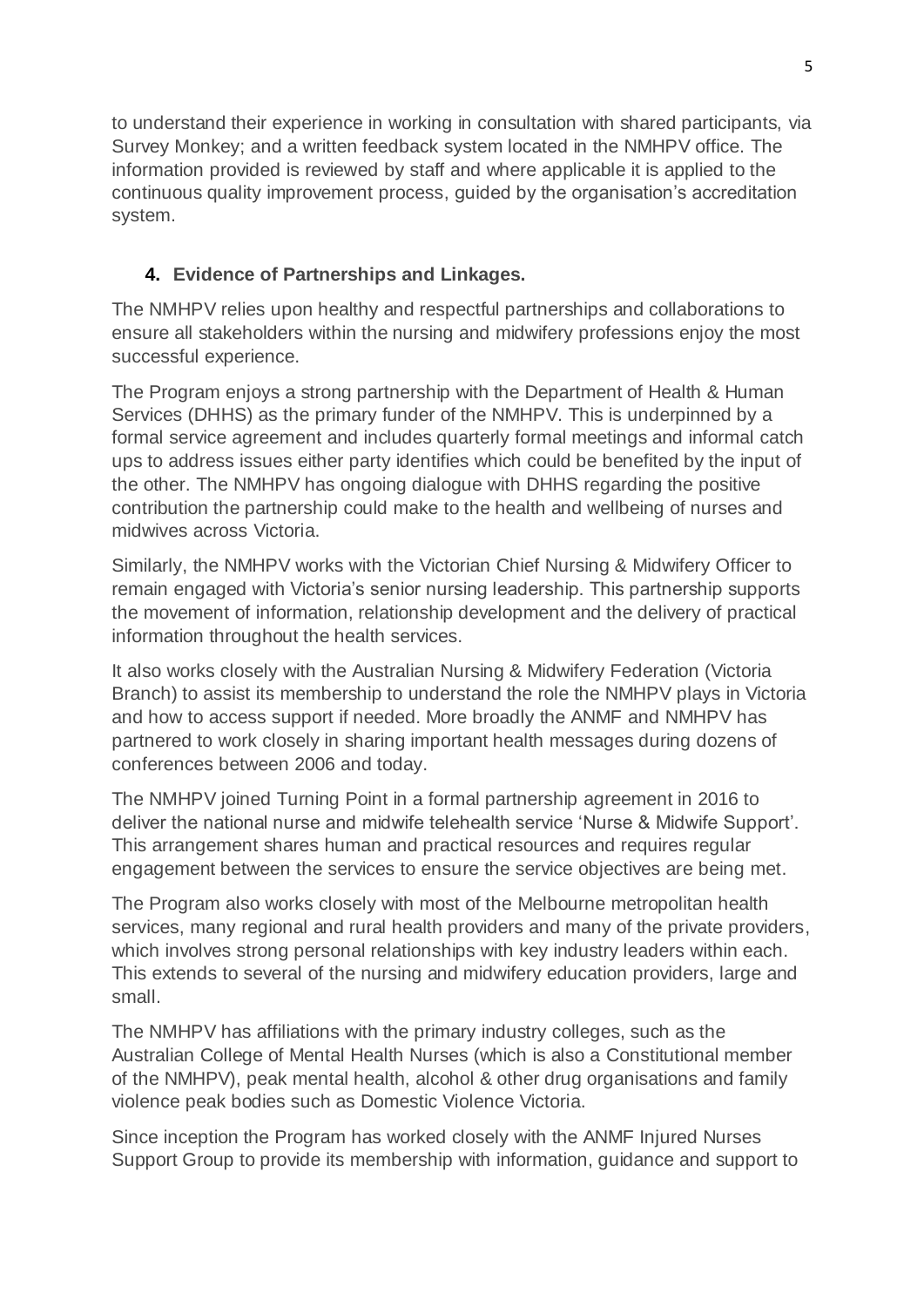enhance their health and wellness, and to seek to be better informed by these service users in improving the practice of the NMHPV.

As mentioned previously, the NMHPV has close working relationships with dozens of specialist Victorian health providers, such as trauma counsellors, who we cooperate with collaborative referral processes.

## **5. Verification and evaluation of the program's effectiveness.**

As a QIP accredited organisation the NMHPV works to continuously meet the standards set in the accreditation framework. This guides the organisation's systems and areas of compliance.

The NMHPV can demonstrate the effectiveness of its work through;

Participant data collection and intervention outcomes. All participants undertake a Kessler Psychological Distress Scale (K10) and a DHHS approved AOD audit at assessment which provides the individual with a baseline score. In most cases this assessment is repeated at separation and 67% of all participants who have engaged in a formalised episode have displayed a significant behavioural change that resulted in an improved health status. In addition, participant employment feedback revealed 89% of participants were either supported to remain at work or returned to work in nursing at the end of their NMHPV episode.

The NMHPV has a standing fortnightly Quality & Safety Forum which includes a regular review of the range of quality tools and systems to ensure quality processes are in place. Its primary function is to ensure the organisation remains accountable to accreditation standards in the required timeframe. It also supports the team to identify areas for quality improvement, records the details and monitors the progress. Part of this function is to undertake a variety of quality audits including but not limited to, participant satisfaction.

The organisation is currently in its 3<sup>rd</sup> accreditation cycle. It has consistently met, and in various standard areas, exceeded, expectation. The next organisation accreditation review is scheduled for May 2019. The NMHPV passed its mid-cycle review and is tracking above average with its progress toward accreditation.

Throughout 2011 the NMHPV worked with the University of Melbourne to undertake independent research of the NMHPV model of care. It found the model was successful in; addressing the health problems which impact nurses and midwives and their work; delivering direct service provision to individual nurses and midwives and participants achieved positive outcomes with high levels of satisfaction.

The research also found the NMHPV had been successful in promoting the health of nurses and midwives widely across healthcare settings and the service was operating under the best practice model.

The NMHP Champion program, whilst not formally evaluated at this time, has proved successful in achieving its goals, with trainees reporting they were highly motivated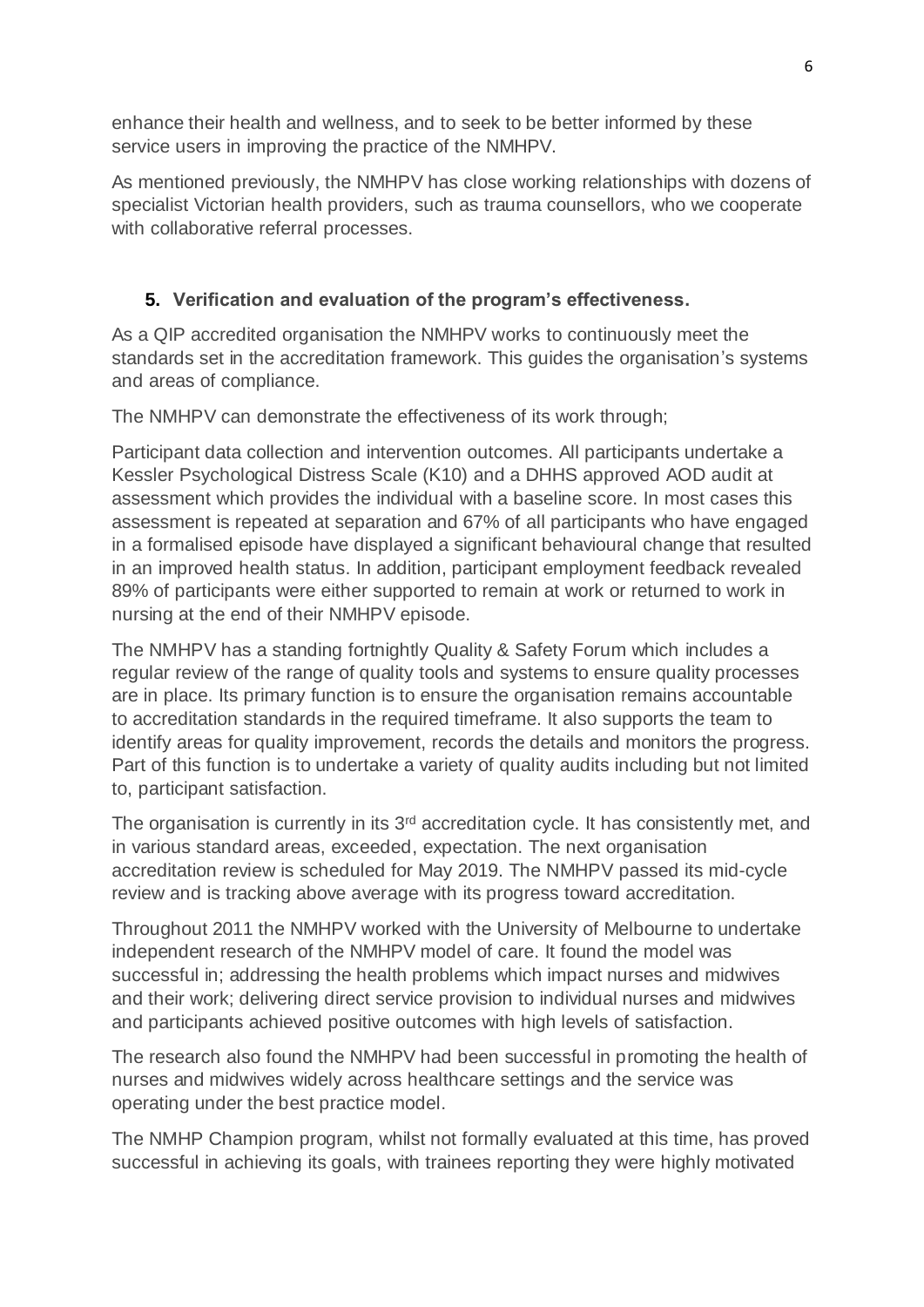to support their colleagues with their health challenges and that they have found the Champion training an additional asset in their nursing or midwifery role.

Finally, the QIP accreditation review has highly commended the NMHPV Board for its compliance with ASIC and ACNC guidelines and the role it's played in guiding the organisation in the areas of; strategic planning, risk management, finance and marketing and communications,

## **Conclusion**

The NMHPV is a unique and innovative Program which was designed to respond to an obvious need, to support individuals whose health is compromised by the work they do in caring for our society's vulnerable.

If left unaddressed it is possible that the health of Victorian nurses and midwives could suffer to the extent that our health services would be unable to safely and competently staff their departments and the public's safety could be compromised.

Unfortunately, our modern society continues to stigmatise those of us who experience mental health concerns. When, as nurses or midwives, we hold positions of trust and respectability in our society, this can make it very difficult for these individuals to reach out for help.

The NMHPV is a relatively new Program in the mental health area. Despite this, it is making some progress in working to reduce the stigma associated with experiencing a mental health impairment in the professions of nursing and midwifery, where it has been viewed as unfavourable to have such impairments.

The NMHPV is proud to have blazed the trail for others in the professions to join. It is critical the future of the nursing and midwifery professions that these messages continue to be articulated.

### **Referees**

Removed for privacy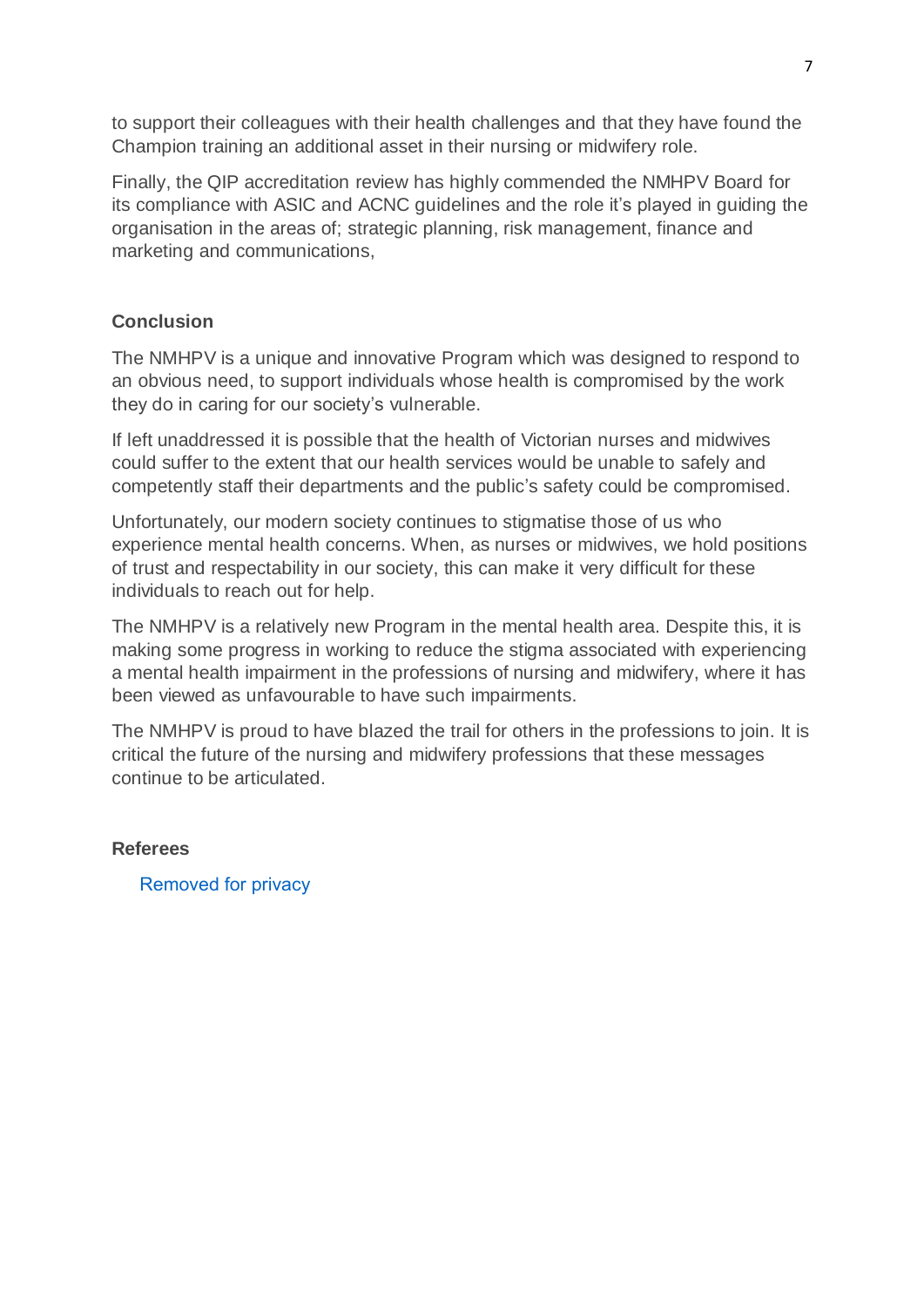## **Appendix of supporting material**

1. University of Melbourne Research Report





# **Evaluation of the Nursing and Midwifery Health Program**

# **Final Report – December 2012**

**Produced by Dr Bridget Hamilton & Dr Rachael Duncan**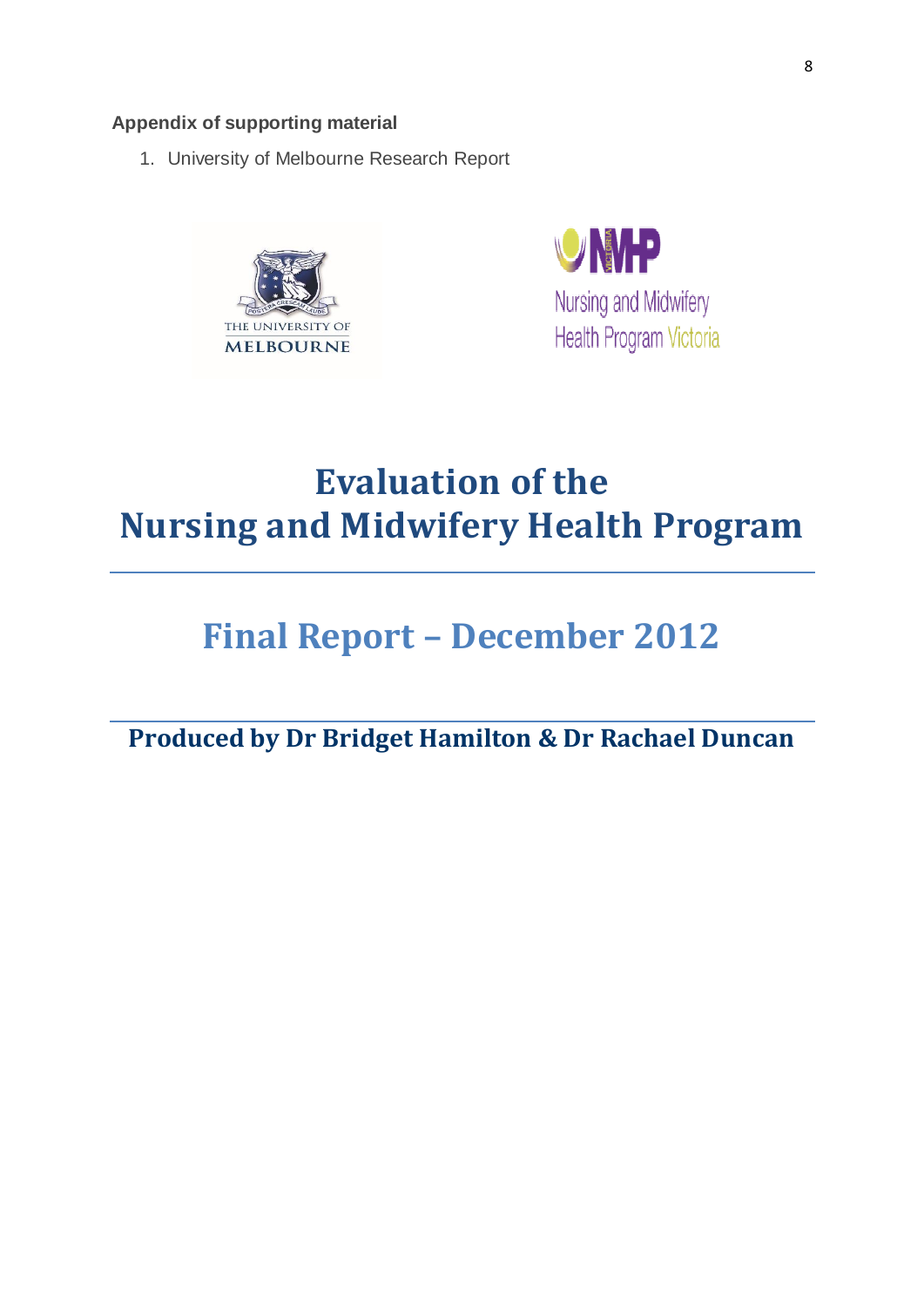## **Report Overview**

The Nursing and Midwifery Health Program (NMHP) Victoria is an independent, not-for-profit service that exists to improve the health of nurses and midwives registered in Victoria. It is funded through nurses' registration fees and is governed by academic, professional, regulatory and industrial representatives with a stake in the health of the discipline of nursing. The NMHP is currently the only service of its kind in Australia. Similar programs exist in many jurisdictions of the United States.

#### **The problem**

In common with all citizens, nurses and midwives experience disruptions to health and wellbeing that can negatively impact on work life. Among a range of health problems, substance use problems and mental health problems are in particular known to impede job performance. These health problems are reported to occur in approximately 10-20% of the general community (Pidd *et al* 2006). The organisation of work and demands upon nurses and midwives are known to contribute to levels of occupational stress, suggesting that such health problems will occur at an average or greater rate among nurses and midwives.

#### **The impact**

Health problems among nurses and midwives have detrimental impacts at three levels:

- loss of productivity in the workplace. This can include: absenteeism, presenteeism (ie a person is at work but underperforming) and loss of expertise, if those affected leave the workforce (Pidd *et al* 2006)
- reduced quality or safety of patient care. If a nurse's work performance is impaired, this can have detrimental impact on patient care, ranging from patients receiving less that optimal care, to patients experiencing harm from unsafe practise or serious errors
- reduced wellbeing among nurses and midwives. Affected people cannot achieve their potential as professionals or sustain their contribution to society (Arthur 2005)

These impacts place a financial burden the healthcare sector and the wider community.

#### **The NMHP program**

Since mid 2006 the NMHP has provided a range of services to Victorian nurses and midwives. Core services of NMHP are: 1) direct support to nurses experiencing health problems; and 2) health promotion targeted to the nursing workforce.

#### **The evaluation**

This evaluation of the work of the NMHP was commissioned in 2009 by the (then) Nurses Board of Victoria (NBV). Program logic and mixed methods have been employed by independent researchers at the University of Melbourne, to determine the progress made by NMHP against its objectives, over the years of operation from 2006-2011.

#### **The report**

The full report is divided into three parts. The first is an Executive Summary of findings. Next, the body of the report details the logic of the NMHP, describes the service model, presents the findings related to program objectives and compares these with available literature about approaches to achieving health and safe practice among the healthcare workforce. Additional detail regarding methods, data and analyses from the range of sources employed are provided in Appendices.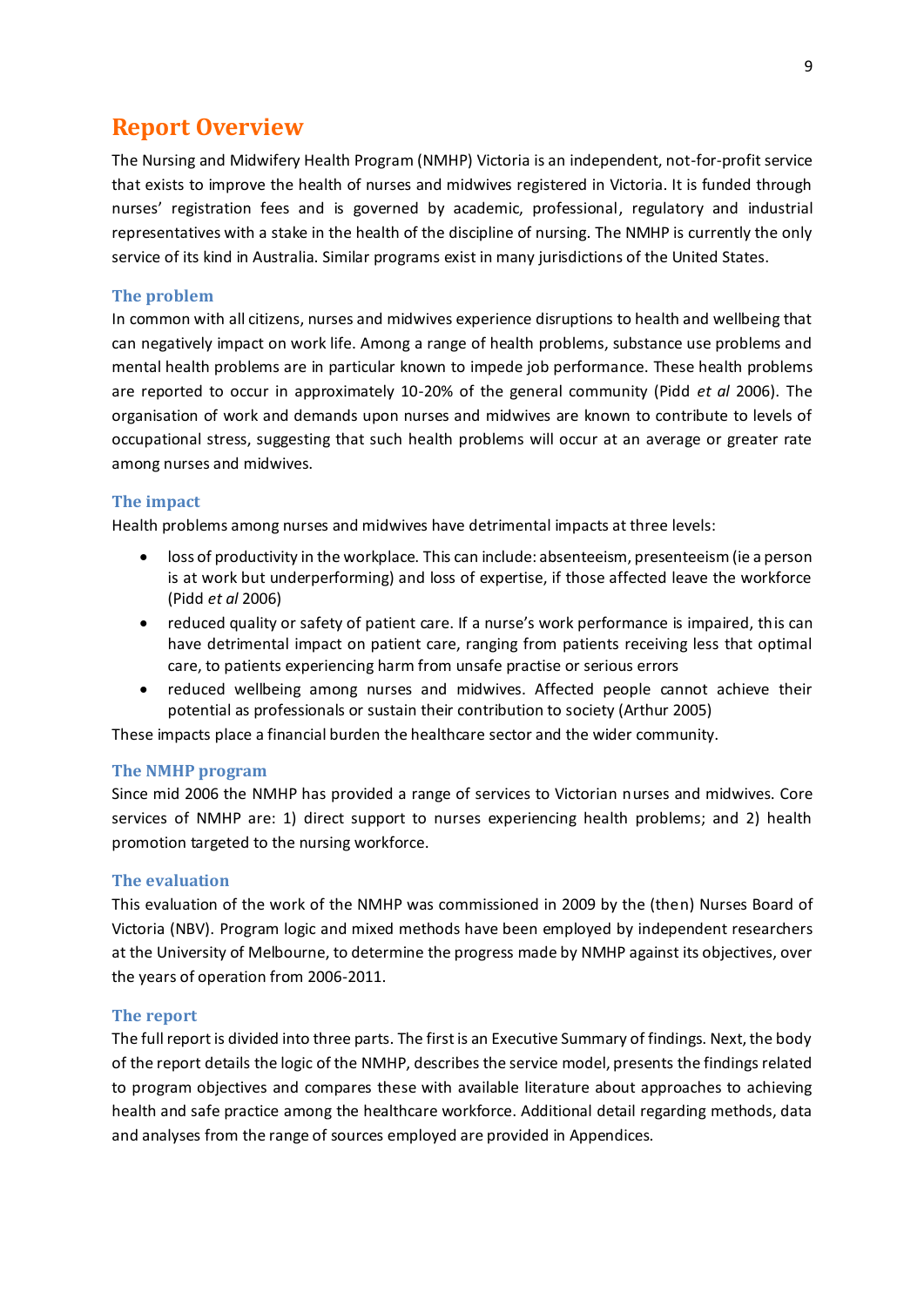## **Executive Summary**

#### **Evaluation brief**

The NBV commissioned this study at the request of NMHP Board, to determine "the value of the NMHP to the public and the profession, and to publicly report findings"(NBV 2010 p1). Objectives were to:

- review NMHP processes and practices, with a view to determining a model of best practice
- evaluate the effectiveness of NMHP in assisting nurses and midwives to remain in practice
- identify potential improvements required to ensure accountability and guide decisions for future planning

#### **Evaluation method**

**The evaluation design was mixed-methods**, aiming to describe the service model, to address a range of evaluative questions derived from the program logic and also to triangulate findings. Approval was gained from the University of Melbourne Human Research & Ethics Committee to conduct the project. The project included three key stages:

- **A program logic map** was developed in consultation with the NMHP Board and with reference to NMHP documents, identifying three priority areas.
- **Empirical data were collected and analysed.** These included: routine NMHP referral and case data, publicly available NMHP program reports, existing service user feedback surveys and stakeholder views, gathered in four focus groups. Qualitative (focus group and survey) data were gathered from multiple perspectives: service users, referrers and regulators.
- **Program objectives** for each priority were analysed against qualitative and qualitative findings *(see Table 1: Objectives for evaluation arising from NMHP program logic).*

#### **NMHP priorities**

The following NMHP priorities were identified:

**Priority 1: Address health problems that impact nurses and midwives (N&M) and their work**

#### **Priority 2: Promote N&M health widely across healthcare settings**

#### **Priority 3: Establish a best practice model for the organisation of NMHP**

#### **Evaluation findings overall**

**Overall, NMHP has achieved its foundation level objectives,** by providing direct service case work and health promotion widely across Victorian healthcare settings and by transparently managing its business

**NMHP has made progress on intermediate and high level objectives,** to improve health among nurses, and to increase awareness among N&M and employers regarding N&M health needs and approaches to maintaining health. Main achievements are identified against their objectives, in the three priority areas.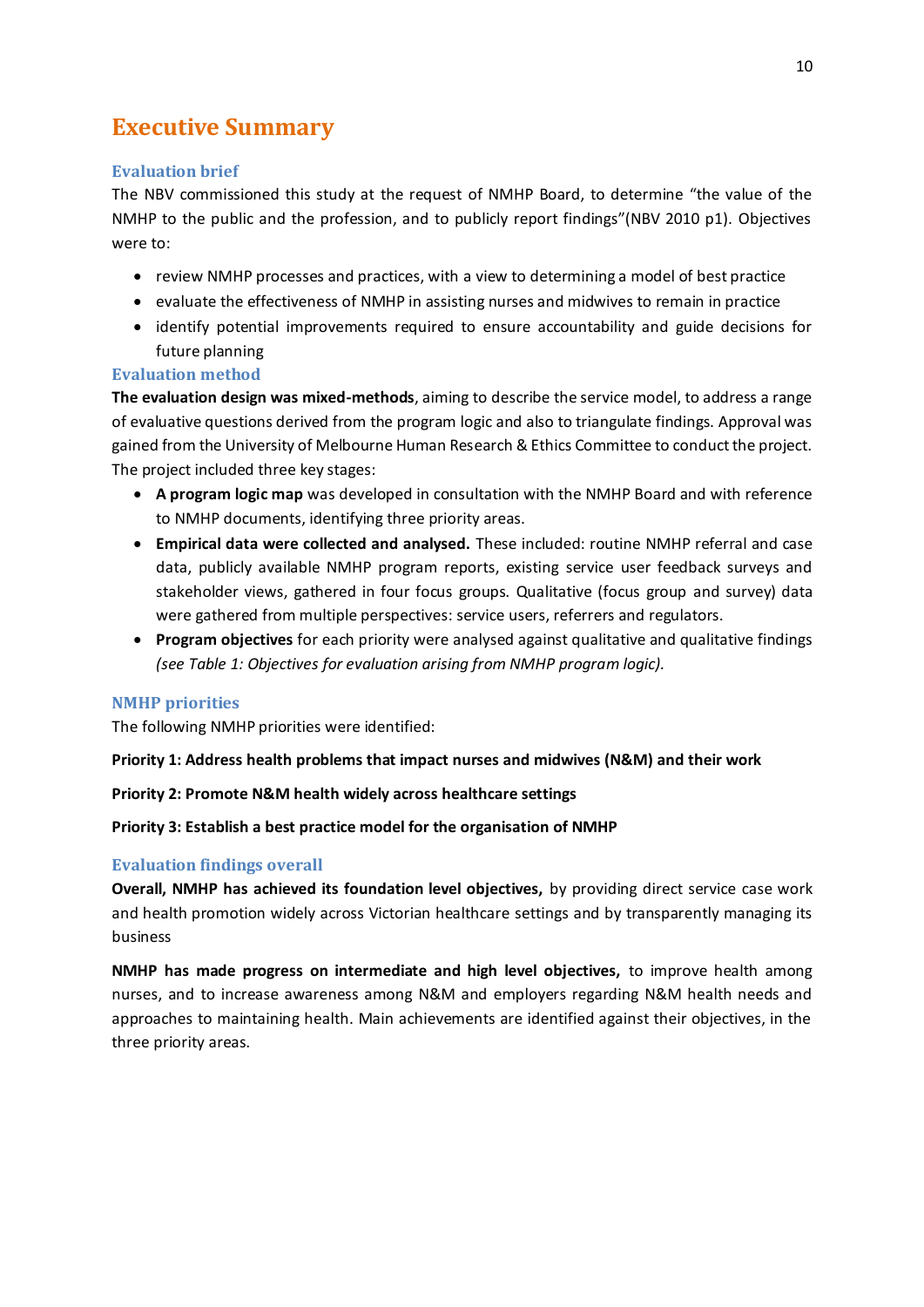#### **Findings against objectives in priority areas**

#### **Priority 1: Address health problems impacting N&M and their work**

#### *Direct service provision: scope, intensity and access*

- **NMHP reach is comprehensive.** In the 5 year period, direct service was provided to 647 nurses and midwives from all divisions of the nursing register, all areas of specialisation, across private and public sectors, from a mix of metropolitan and rural workplaces *(see Table 2a: Client characteristics)*
- **NMHP direct service is flexible.** The intensity of service ranges from screening, brief or infrequent contact (ie 1 to 4 contacts) for approximately 2/3 of cases, to more complex and flexible services, with many contacts in a case management model for 1/3 of cases
- NMHP screening and brief services include 1:1 centre-based and phone contact. This **brief service is comparable to intensity of an Employee Assistance Program (EAP). Differences are:** service is targeted to nursing contexts and practice challenges and the door remains open; median episode duration = 131 days (Inter-quartile range=154)
- **Case management services are comprehensive.** They include: liaison, advocacy and mediation between nurse, employer and regulator; assertive contact; support groups; and brokerage of primary care, financial and legal assistance. Duration of case management service ranges from 11 to 1153 days (median duration = 234 days,  $IQR = 195$  days)
- **NMHP direct service is sensitive to risk associated with impairment**. Case management is targeted especially to those referred by employers and regulators, where risk to patient care is flagged (76 cases to mid 2011)
- **This model of care currently has no equivalent** (for comparison or competition) **in Australia**
- **NMHP is accessible.** The program receives referrals mainly directly from nurses themselves (89%), but also from employers and regulatory agencies; contact is initiated by phone
- **NMHP is responsive.** NMHP responds within a business day to inquiries and referrals; there is no gate keeping or waitlist associated with NMHP service. Barriers to access are: a) location, with problematic travel demand especially for outer metropolitan nurses; and b) awareness of service is still limited

#### *Outcomes and satisfaction*

- **Most nurses and midwives have been supported to remain in work or to return to work** in nursing – the majority (303/523 completed cases or 58%) are working by end of the episode of care
- **Nurses referred by the regulator or employer were also working** in nursing after the episode of service (36/58 completed cases or 73%)
- **Satisfaction with the service is uniformly very high** for direct service clients and equally among employers and regulators, regarding support, safety and employment outcomes
- The volume, intensity, outcomes and acceptability of NMHP **direct services match established Practitioner Health Programs internationally** (NCSBN 2011, DuPont *et al* 2009)

#### **Priority 2: Promote N&M health widely across healthcare settings**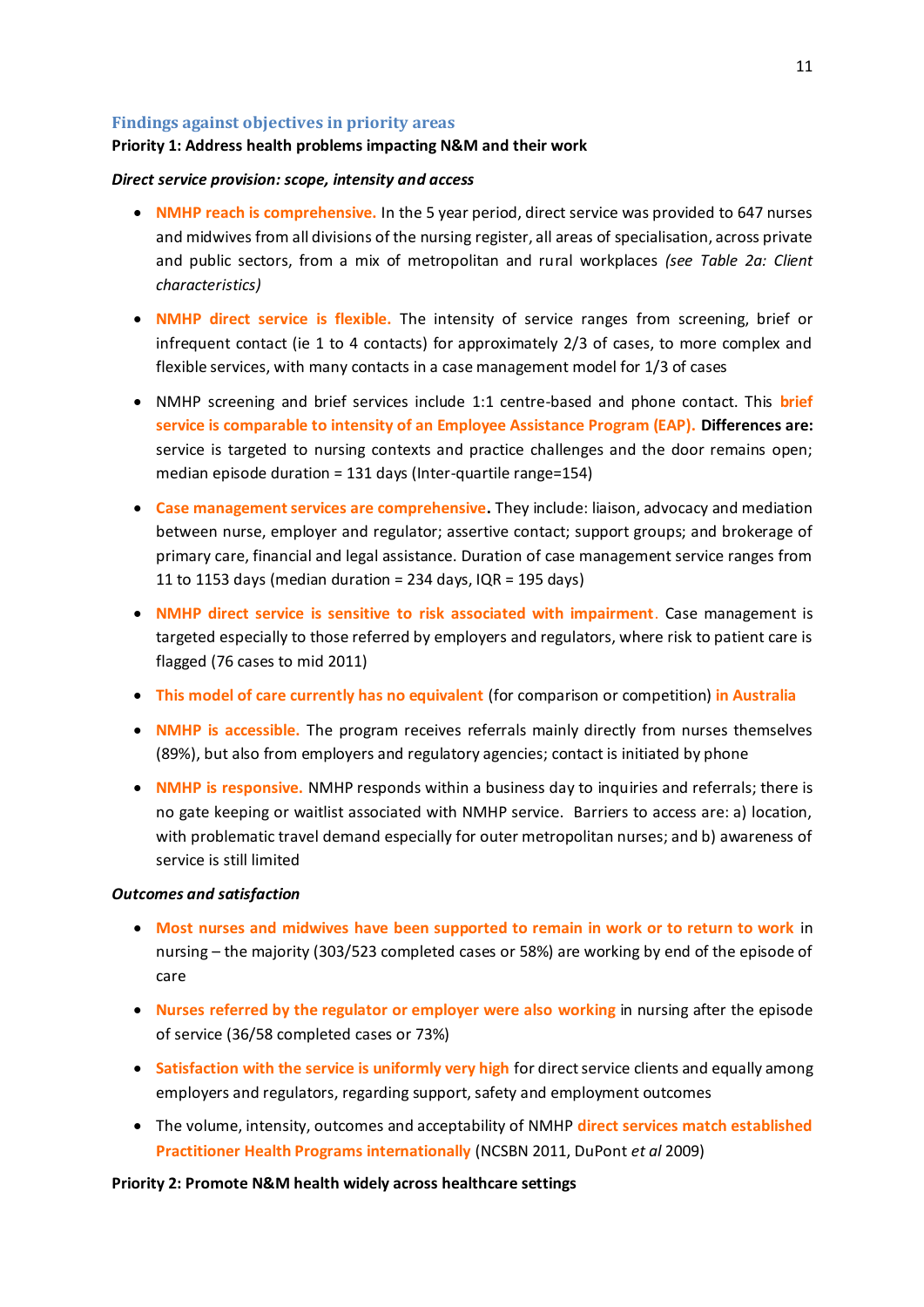- **NMHP staff have developed and widely disseminated high quality health information** in written and electronic form to healthcare organisations, nurses and midwives
- **NMHP health promotion reach has grown steadily over 5 years**, including through an NMHP wellness conference in 2010. Demand is growing. The volume and reach of health promotion activity is limited by the size of the NMHP team
- **Satisfied clients and referrers are promoting the NMHP** and help seeking in general
- **De-stigmatised attitudes in the sector are evident** in increased early referrals, self referrals, and help-seeking advice provided by employers and regulators, rather than reports of misconduct
- **The NMHPs integrated approach is strategic and effective.** Providing both health promotion and direct support enhances the credibility and the outcomes for these two major service elements

#### **Priority 3: Best practice model for the organisation of NMHP**

- **NMHP Board has displayed transparent governance processes** and outcomes through public documents
- **The organisation has built a strong reputation** amongst healthcare providers, and gained international recognition for its service model (Monroe & Kenaga 2011)
- NMHP has **contributed to the evidence base regarding alternative-to-discipline programs** through this evaluation

## **Recommendations**

These recommendations reflect the NMHP aim to secure and develop the best practice model

#### **Service provision**

**A strong case exists for the program continuing into the future**, built on: a) clear need among nurses; and evidence that b) NHMP direct services are provided to a very high level of satisfaction; with c) positive work outcomes; d) reduction in stigma among nurses; and e) no comparable provider in the jurisdiction. Specifically actions recommended are:

- 1. NMHP **should disseminate achievements among stakeholders** in a variety of formats
- 2. NMHP should **differentiate their case management work from individual counselling-only**  models and develop program resources to inform referrers and the sector, particularly highlighting advocacy and liaison, expert advice tailored to nursing context and peer support
- 3. NMHP should **make explicit their role in monitoring and enhancing safe conduct** of higher needs nurses, a role that will otherwise fall to regulators
- 4. NMHP should **investigate cross-referral arrangements** with other providers of individual counselling
- 5. NMHP should disseminate information about the **value of ongoing and increasing health promotion work, to improve early uptake** of assistance and **to reduce stigma**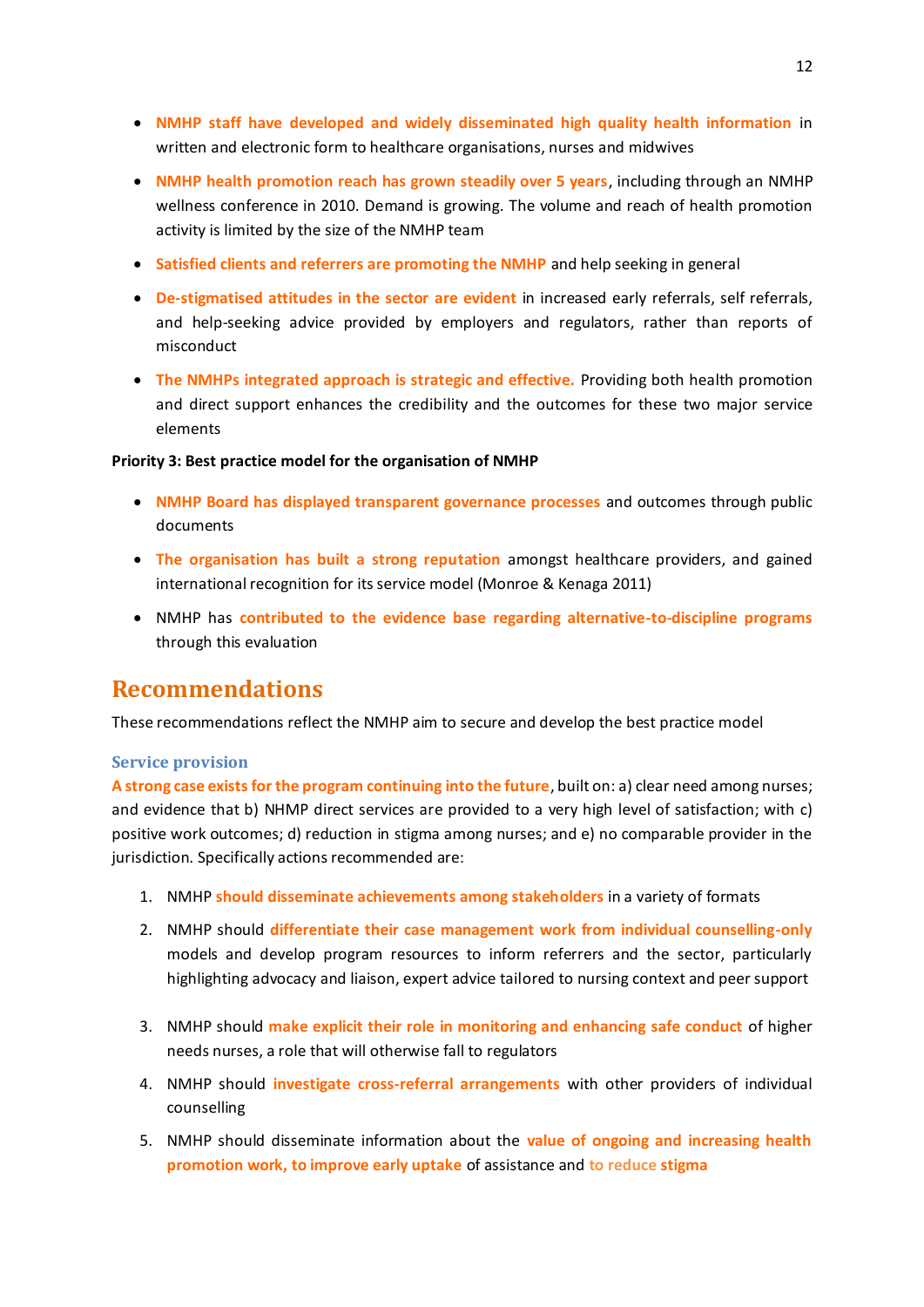6. NMHP could **improve access through extended hours and after hours,** for support groups and referrals respectively. There is not an obvious case in the data for increasing regional work

#### **Ongoing data collection & evaluation**

NMHP should **refine its routine dataset and strengthen ties with like services** internationally for benchmarking and with major health promotion agencies for HP research. Specifically:

- 7. **NMHP Board and staff should refine priorities and tools for data collection** from this point forward, making use of national indicators, to enable a strong ongoing program evaluation
- 8. **NMHP should form partnership for quality assurance (QA) level benchmarking activity**  regarding its direct service provision. The program stands to gain recognition from benchmarking. QA activity is desirable in addition to further research, as cycles of quality feedback are shorter than research. NMHP service research can make a valuable contribution to national and worldwide evidence regarding models of care and outcomes. Case-based research will continue to present challenges, related to NMHPs sensitive data and the ethically vulnerable client group.
- 9. **NMHP should engage in research related to health promotion activity**. Funding exists to research health needs and impacts of health promotion on the large nursing and midwifery workforce
- 10. **NMHP should affirm in program materials the emphasis on nurses' and midwives' mental health needs** and **the NMHP role in health promotion**, as these have become core priorities

#### **Organisation & structure**

The NMHP is in the strong position of demonstrating an effective governance structure, headed by a Board with foresight. The changing environment prompts specific recommendations:

- 11. **NMHP Board should continue to address this question:** *Does NMHP have the right skill mix for program points of difference and for health promotions growth?*
- 12. **The NMHP Board should determine priority actions to sustain service provision** in the changing environment of national policy and funding